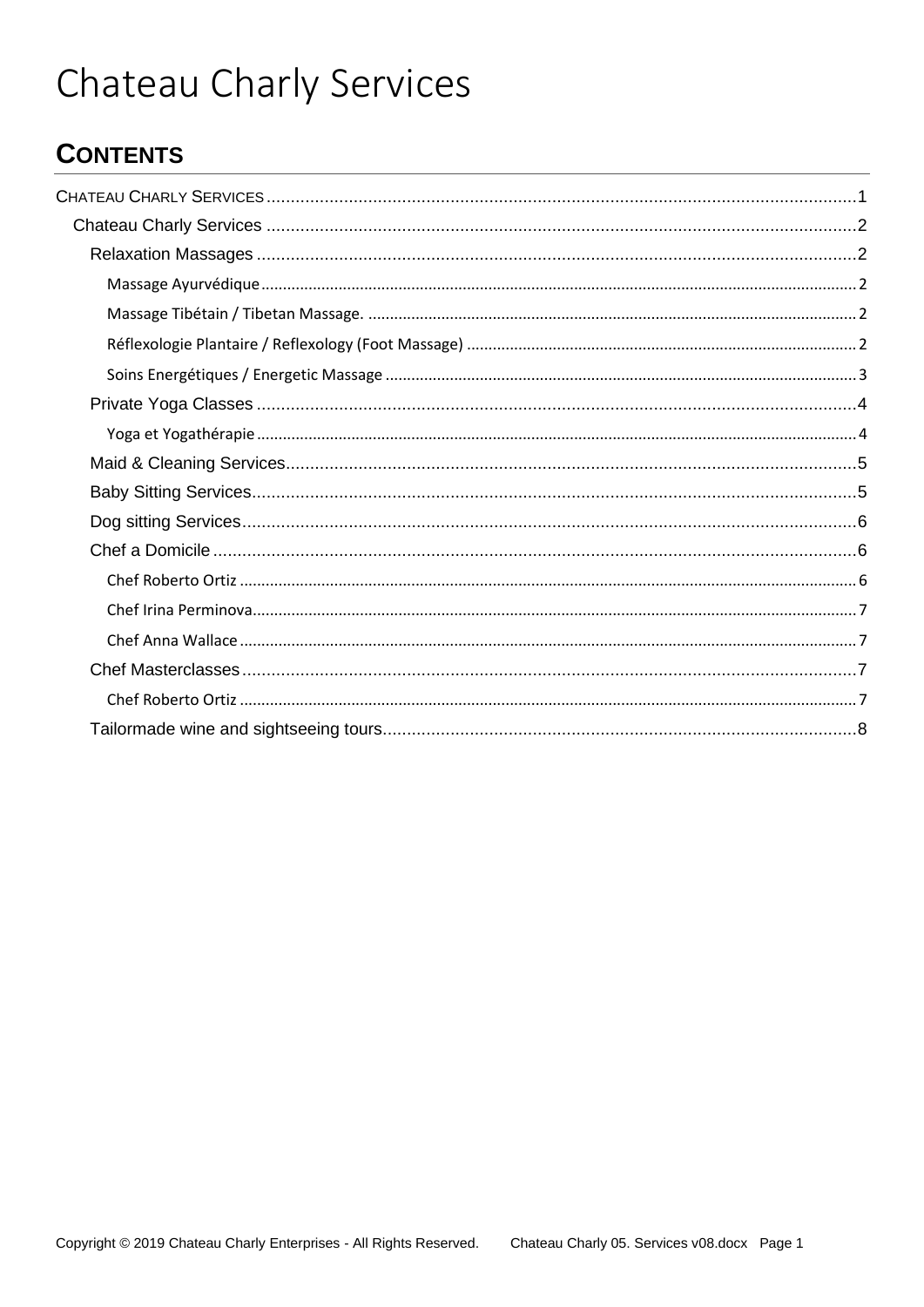## <span id="page-1-1"></span><span id="page-1-0"></span>**RELAXATION MASSAGES**

Relaxation Massages are provided by Carole Gauville who is a practitioner with 15 years experience. She speaks English reasonably well. Relaxation massages require 1 hour treatment per person. Carole can only provide massages for a maximum 3 treatments successively. The cost per person is €50 and we recommend making bookings a week in advance. Carole provides 3 different contact massages and the non contact Soins Energétiques massage as detailed below

## <span id="page-1-2"></span>**Massage Ayurvédique**

*Soin traditionnel d'inde pratique a l'huile. De massage apporte un moment profonde détente du corps et de l'esprit.* Traditional Indian massage with oil. Provides a deep moment of relaxation of body and mind

Ayurvedic massage combines the 5,000-year-old Indian principles of Ayurveda—the science of life—and pressure points. This type of massage is designed to create balance among the mind, body, and spirit, and help the body heal itself. It's sometimes referred to as an "oil massage" because it typically incorporates warm herb essential oils, as well as time-honored and non-traditional strokes and kneading that suit an individual's needs.

## <span id="page-1-3"></span>**Massage Tibétain / Tibetan Massage.**

*Massage traditionnel tibétain par application d'huile. Ce massage augmente la vitalité et atténue la douleur., élimine les toxines et apaise*.Tibetan massage. Traditional Tibetan massage by application of oil. Massage increases vitality and relieves pain, eliminates toxins and soothes.

The techniques used in Tibetan massage are similar to techniques used in other massages. The therapist will also use a deep circular motion to acupuncture points. Tibetan massage is commonly used to treat headaches, menstrual disorders, constipation, and lumbar pain. It has also been said to improve metabolism, sleep, appetite, and mood.

## <span id="page-1-4"></span>**Réflexologie Plantaire / Reflexology (Foot Massage)**

Elle consiste a soulager, détendre ou traiter les différents troubles du corps humain grâce a des pressions manuelles exercées sur certaines zones des pieds. Elle travaille l'équilibre du corps.

Reflexology is a form of bodywork that involves applying pressure to the hands and feet to produce changes in pain and other benefits elsewhere in the body.

## *How Does Reflexology Work?*

The underlying theory behind reflexology is that there are certain points or "reflex areas" on the feet and hands that are connected energetically to specific organs and body parts through energy channels in the body.

By applying pressure to reflex areas, a reflexologist is said to remove energy blockages and promote health in the related body area.

Here are some examples of reflex areas and their corresponding body parts:

- The tips of the toes reflect the head
- The heart and chest are around the ball of the foot
- The liver, pancreas, and kidney are in the arch of the foot
- Low back and intestines are towards the heel

Although the roots of reflexology go back to ancient Egypt and China, William H. Fitzgerald, an ear, nose, and throat doctor, introduced this concept of "zone therapy" in 1915. American physiotherapist Eunice Ingram further developed the zone theory in the 1930's into what is known as modern reflexology.

According to reflexologists, pressure on the reflex points also helps to balance the nervous system and stimulates the release of endorphins that help to reduce pain and stress.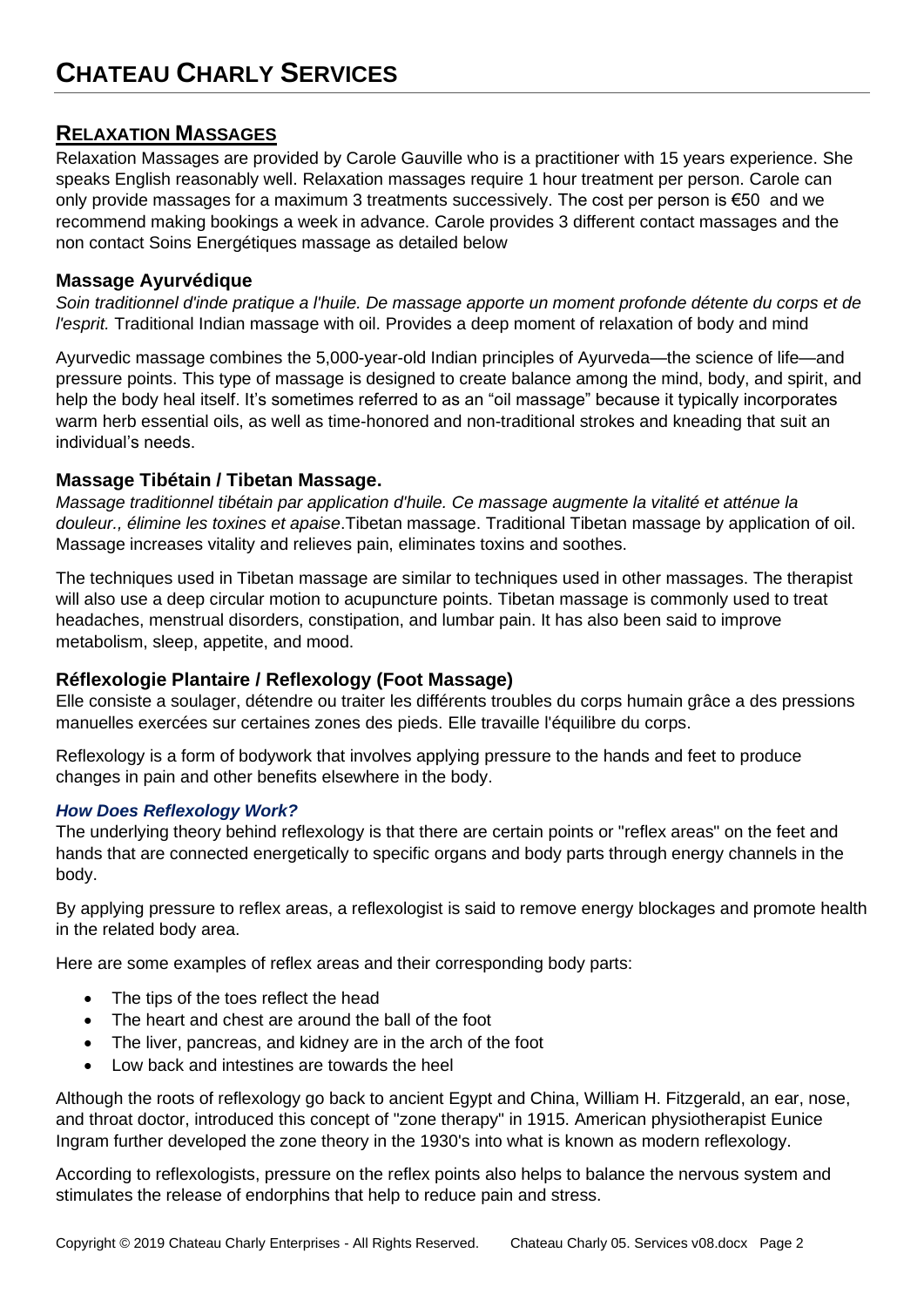## <span id="page-2-0"></span>**Soins Energétiques / Energetic Massage**

*Méthode ancestrale d'harmonisation énergétique par imposition des mains. Le soin apporte un bien-être, une détente et une harmonie du corps et de l'esprit. C'est une énergie de soins qui agit au niveau physique, émotionnel, mental et spirituel. Il accroit le bien-être, l'énergie (dissout les blocages), la conscience, relaxe et élimine le stress.* Ancestral method of energy harmonization by laying on of hands. The care brings a well-being, a relaxation and a harmony of the body and the spirit. It is a healing energy that works physically, emotionally, mentally and spiritually. It increases the well-being, the energy (dissolves the blockages), the conscience, relaxes and eliminates the stress

**Energetic massage** is a set of specific techniques that allow you to renew or harmonize the energy flow in the human body. Its main action is aimed at restoring the energy balance in the body



and the development of deep blocks. It affects the energy channels (meridians) through which the vital energy of Qi circulates in the body. Impact on

biologically active points located along the meridians stimulates the work of organs and body systems, due to the transfer of energy impulses.



To conduct an energy massage requires knowledge of the bio-energetic processes in the physical body of a person and in his thinner bodies, as well as knowledge of techniques for working with these energies.

Energetic massage plays a great role in restoring not only the physical body of a person. Conditions are created under which vital energy flows are actively activated, thin bodies are restored, which, in turn, include a mechanism for self-healing of body parts where this flow was disturbed.

**The purpose of energy massage** is to restore the flow of vital energy, to send divine energy to each organ and every cell of the physical body in the frequencies that are necessary for its speedy recovery and normal operation.

## *Effect of energy massage:*

- muscle relaxation and elimination of muscle clamps
- relieves fatique, pain
- strengthens immunity
- body detoxification
- restores the balance between body and soul
- stopping obsessive thoughts
- allows you to keep your body and spirit in the best shape
- removes energy blocks
- cleans the energy system from pollution and slage
- activates the base energy points at the level of thin bodies
- energy pumping
- increases the flow of energy and directs it to each body in the qualities that are necessary to restore functions and normal operation. restores the energy system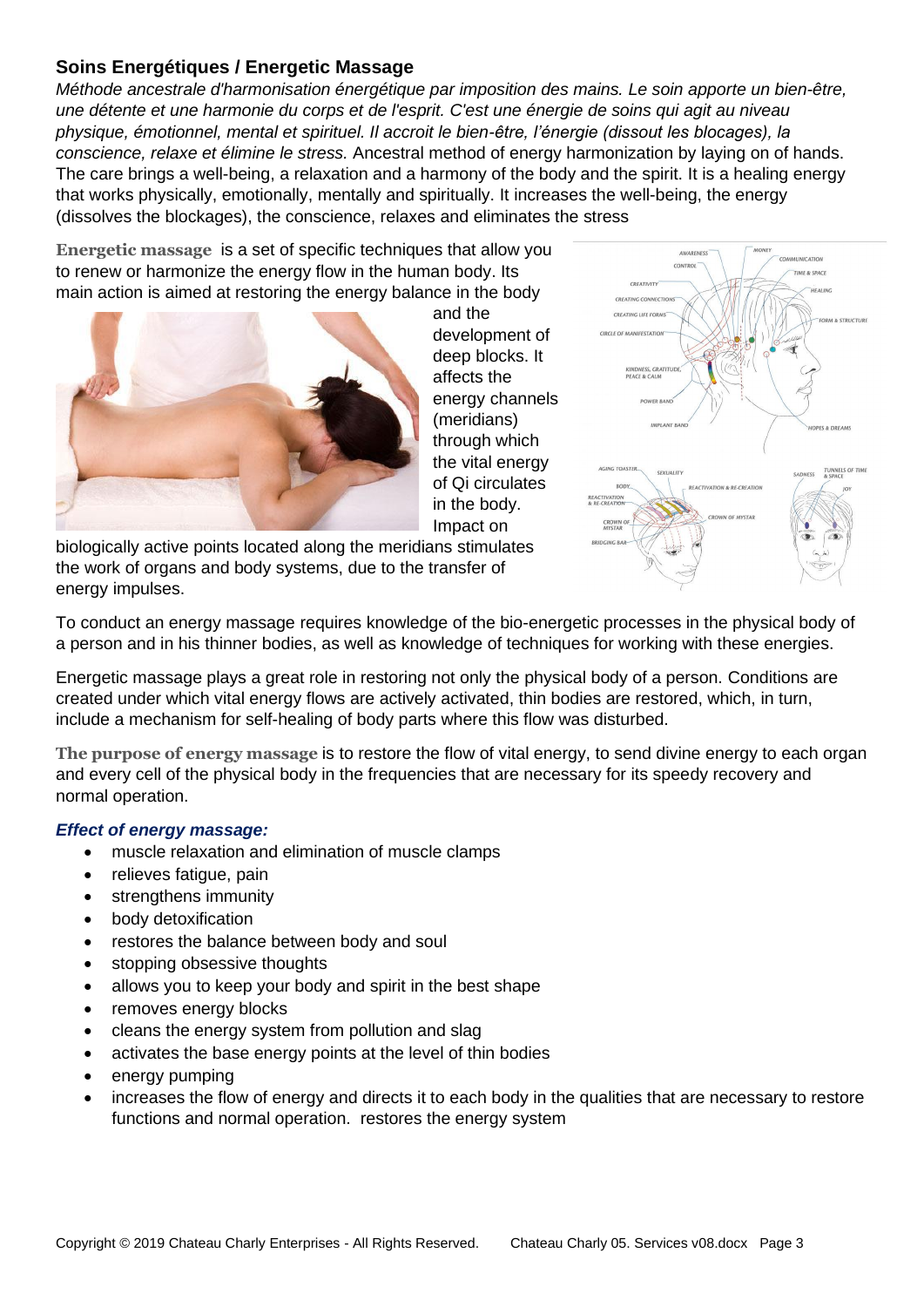## <span id="page-3-0"></span>**PRIVATE YOGA CLASSES**

Led by Yoga teacher, Delphine Maltete-Compain who specialises in Yoga Therapy. The classes are conducted through example and primarily in French .

## *SINGLE SESSIONS*

45 MINS - €65, 60 MINS - €69, 90 MINS - €90

Share your session with one other at no extra cost.

## *ADDITIONAL ATTENDEES*

Fee for more than 2 attendees

45 Mins  $-$  €10 each additional attendee (up to 5)

60 Mins -  $\epsilon$ 15 each additional attendee (up to 5)

90 Mins - €20 each additional attendee (up to 5)

Delphine conducts several forms of Yoga including Yoga Therapy as described below.

## <span id="page-3-1"></span>**Yoga et Yogathérapie**

## *Le yoga*

Discipline ancestrale originaire d'Inde, le yoga est une méthode associant des postures, des exercices respiratoires, pratiqués de façon synchronisés, de la relaxation et de la méditation. Grâce à une approche complète et cohérente, le yoga agit sur les différentes facettes de l'être humain – physique, psychologique, philosophique – et permet ainsi d'entretenir sa santé, développer ses ressources personnelles, et accéder à un état d'apaisement émotionnel et mental.

## *La yogathérapie*

La yogathérapie est l'utilisation spécifique des outils du yoga appliqués au domaine de la santé. Aussi bien pour la prévention que pour la prise en charge de patients souffrant de troubles.

La pratique des **postures**, des **respirations**, des différentes formes de **méditation**, de la relaxations associé au travail de **prise de conscience** (et prise de recul), permettent de **développer les propres ressources** de notre organisme pour ramener **l'équilibre**naturel perdu tant physique que mental.

Les **exercices** seront toujours les plus **simples** possibles. Il ne s'agit pas de faire des exercices extrêmes. Ils sont toujours **accessibles** au patient. Pour s'adapter au mieux, la yogathérapie dispose d'une **cinquantaine d'exercices de base** que le yogathérapeute apprend à maîtriser complètement. **L'adaptation** se fonde sur le **ressenti** du patient dans un échange permanent avec le yogathérapeute et ne se base jamais sur un catalogue ou des recettes.

L'association des méthodes traditionnelles et millénaires aux neurosciences et aux études scientifiques et médicales, a montré la validité de cette **prise en charge globale** dans de très nombreux domaines de la santé de la lombalgie chronique à l'anxiété en passant par les troubles métaboliques, respiratoires…

Elle s'adresse aux différentes facettes qui composent un individu qui forme **un tout** indissociable : le corps, les émotions, les pensées et croyances interagissent en permanence. Il est donc toujours possible d'agir par un de ces points pour permettre à tout l'organisme d'en bénéficier.

Le patient, aidé par le yogathérapeute dans des séances individuelles ou en petits groupes rend le patient / élève de plus en plus **autonome** pour se prendre en charge par un travail régulier sur lui-même.

Le patient / élève est à chaque fois considéré dans sa **singularité**, son parcours, pour travailler systématiquement à partir de son ressenti, des ses pensées et de ce qu'il est d'unique.

Il est important de noter que la yogathérapie n'est en aucun cas un substitut aux thérapies médicales modernes, mais est au contraire un ensemble d'outils **complémentaires**utilisable conjointement aux traitements médicaux.

Elle vise à **développer la sérénité** chez le patient qui rend alors encore plus efficace les prises en charge conventionnelles en les **potentialisant**.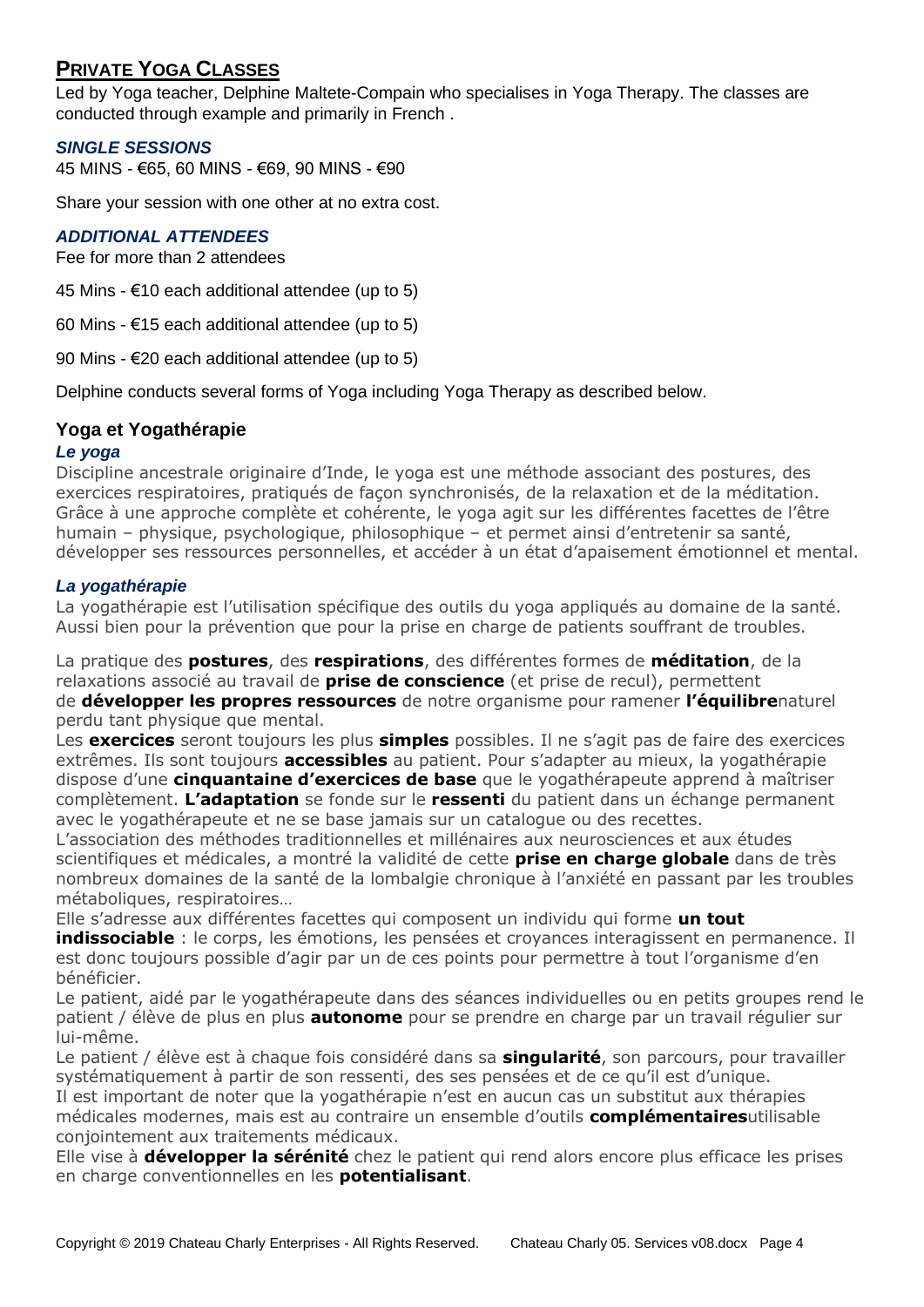La yogathérapie s'accompagne de nombreux conseils de vie pour renforcer les **cinq piliers de la santé** : Hygiène des rythmes, hygiène alimentaire, développement des relations aux autres apaisées, activité physique et enfin travail sur soi (émotionnel et spirituel).

## YOGA

An ancestral discipline originating in India, yoga is a method combining postures, breathing exercises, practiced synchronously, relaxation and meditation. Thanks to a complete and coherent approach, yoga acts on the different facets of the human being - physical, psychological, philosophical - and thus allows to maintain one's health, develop one's personal resources, and reach a state of emotional appeasement and mental.

## YOGATHERAPY

Yogatherapy is the specific use of yoga tools applied to the field of health. Both for the prevention and for the care of patients with disorders.

The practice of postures, breaths, different forms of meditation, relaxation associated with the work of awareness (and taking a step back), allow to develop the own resources of our organism to bring back the natural balance lost both physical and mental .

The exercises will always be the simplest possible. It's not about doing extreme exercises. They are always accessible to the patient. To adapt to the best, yogatherapy has about fifty basic exercises that the yogatherapist learns to master completely. The adaptation is based on the feeling of the patient in a permanent exchange with the yogatherapist and is never based on a catalog or recipes.

The combination of traditional and millennial methods to neuroscience and scientific and medical studies, has shown the validity of this comprehensive care in many areas of health from chronic low back pain to anxiety through metabolic disorders, respiratory ...

It addresses the different facets that make up an individual who forms an inseparable whole: the body, emotions, thoughts and beliefs interact constantly. It is therefore always possible to act on one of these points to allow the whole organism to benefit from it.

The patient, assisted by the yogatherapist in individual sessions or in small groups, makes the patient / pupil more and more independent to take charge of himself by regular work on himself.

The patient / student is each time considered in its singularity, its path, to work systematically from his feelings, thoughts and what is unique.

It is important to note that yogatherapy is by no means a substitute for modern medical therapies, but is instead a set of complementary tools that can be used in conjunction with medical treatments.

It aims to develop serenity in the patient, which then makes conventional care even more efficient by potentiating them.

Yogatherapy is accompanied by many life tips to strengthen the five pillars of health: hygiene rhythms, food hygiene, development of relationships with other appeased, physical activity and finally work on oneself (emotional and spiritual).

## <span id="page-4-0"></span>**MAID & CLEANING SERVICES**

Maid and cleaning services are available. These can be provided by our cleaner who lives locally and regularly works at the chateau. She is flexible on hours required and services required.

Charges are €12 per hour payable locally.

## <span id="page-4-1"></span>**BABY SITTING SERVICES**

Where our diaries permit we are available to provide onsite babysitting services.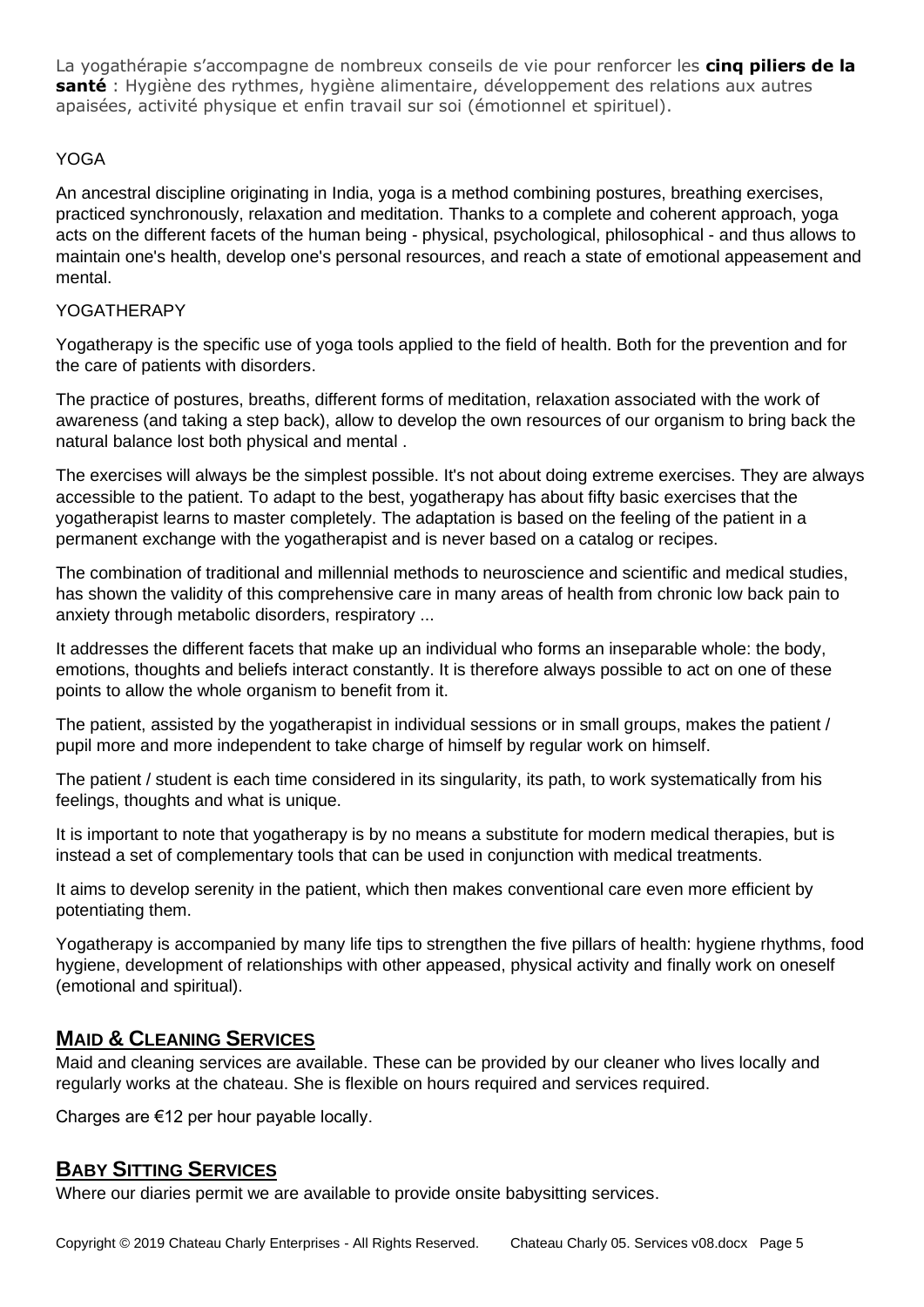## <span id="page-5-0"></span>**DOG SITTING SERVICES**

As dog owners with 2 very sociable Irish red setters we welcome the opportunity to dog sit whilst owners go out on day trips. This is a service provided free of charge where our diaries permit as our dogs love the company of new companions. For dogs that prefer their own company we are happy to just provide "comfort breaks" and a walk.

## <span id="page-5-1"></span>**CHEF A DOMICILE**

Chateau Charly has a number of chefs we work with to provide dining Chez Chateau Charly or a food delivery service. Menus are typically €45 - €55 per person for a 3 course menu served onsite plus €65 for a service/sous chef/washing up etc. chef assistant for more than 6 diners.

It is strongly recommended to place a booking for a chef several weeks in advance to ensure Chef availability.

Menu choices typically need to be agreed with a week's notice to enable chefs to plan and obtain fresh ingredients.

## <span id="page-5-2"></span>**Chef Roberto Ortiz**

Traditional French Cuisine and Fusion Cuisine (Traditional French with the exoticism of Brazilian dishes).

*Membre de l'Académie Nationale de Cuisine Membre des Toques Blanches de France Membre des Disciples d'Escoffier Médaille de Bronze de la Ville de Paris*

## *Roberto's Sample Menu Options 2019 (Menu Options vary according to seasonal produce)*

*First Course / Entrée:* 

- Beef tartar in Orléans mustard sauce, corn bread toasts, crunchy vegetables
- Sweet fresh Loiret corn cream, served cold, prawns in exotic spices, coriander oil
- Summer season cantaloupe and ham, in variations
- Escargots French snails ravioli with dill and ricotta, herbs sauce, toasted "sarrasin", garlic foam
- "Crudo" of fresh fish with seasonal garnish of fruits and vegetables, crusty almonds
- Perfect egg (slow cooked organic egg), green peas, vegetables from the garden, homemade croutons

#### *Main Course/Plat:*

- "Blanquette de Veau" classical French dish with braised and slow cooked veal in white wine and cream sauce, mushrooms onions and carrots
- "Bouillabaisse" classical French dish with different kinds of fish stewed with fennel and tomatoes
- "Blue feet" Orléans chicken in herbs sauce, seasonal garnish
- Herbs crusted black cod, fregola sarda in lobster broth, vegetable pearls
- Slow cooked pork filet mignon, with "Sologne" sauce (honey, mustard, mushrooms and white wine), vegetable variations garnish
- Beef cheeks slowly braised in local beer, French-Moroccan couscous, seasonable vegetables.

#### *Desert:*

- Vanilla Parfait with fresh fruit macerated in rosé wine, almond crumble, raspberry coulis
- Chocolate panna cotta, with slightly jellified fruits, chocolate crumble
- Pear poached in red wine, homemade pear sorbet, almond cake and almond chantilly
- Tarte Tatin regional style caramelized apple pie in a modern twist with homemade vanilla ice cream and apple cider caramel
- Tropezienne Saint Tropez specialty, sugar brioche with orange blossom cream served fresh fruits and homemade sorbet
- Deconstructed lemon pie modern version of a French lemon tart with meringue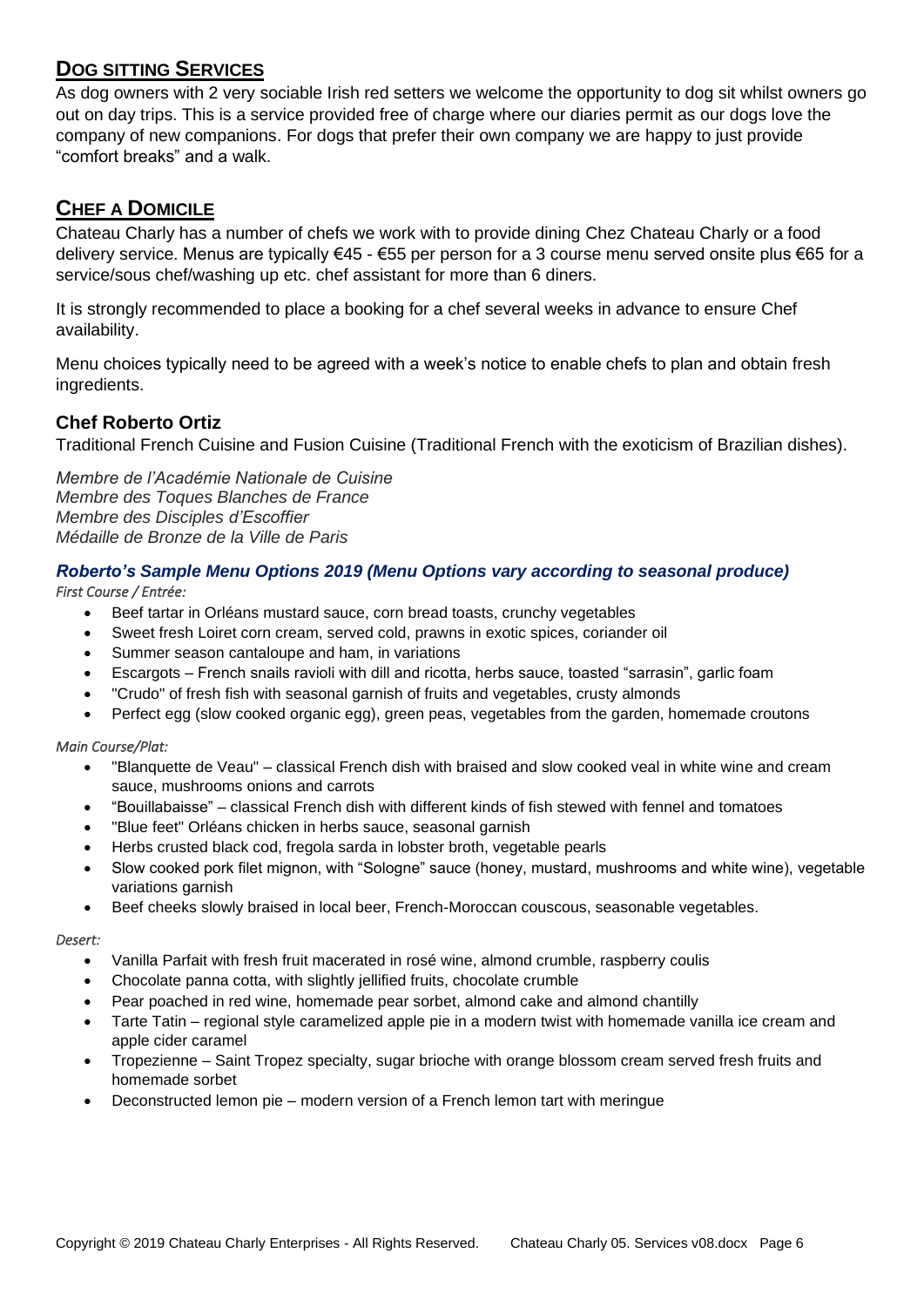## <span id="page-6-0"></span>**Chef Irina Perminova**

Traditional French Cuisine

## *Irina's Sample Menu Options 2019 (Menu Options vary according to seasonal produce)*

*Menu 1* 

- soupe a l'oignon
- canard confit, salade et pommes de terres rissolées OU canard à l'orange x 7 (orange)
- tarte au citron meringuée maison

#### *Menu 2*

- bouchée a la reine aux lardons et champignons
- boeuf bourguignon
- panna cotta au caramel

#### *Menu 3*

- foie gras entier mi cuit au whisky, génoise en pain d'épices et confiture de coings maison
- joue de porc confite, sauce au citron vert et poivre, sarrasin aux chanterelles et parmesan
- oeuf fabuleux de blet (coque en chocolat, mousse aux fruits exotiques)

#### *Menu 4*

- ceviche de saumon à la péruvienne
- filet de mostelle avec son damier de courgettes
- pavlova a la fraise

## <span id="page-6-1"></span>**Chef Anna Wallace**

Traditional French & English Cuisine

## *Anna's Sample Menus*

- Walnut, pear and Roquefort salad with a Balsamic dressing
- Duck leg with an Orange Jus served on Crushed new potatoes with a hint of whole grain mustard and garlic green beans
- Homemade chocolate pots served with a lavender shortbread biscuit.

## <span id="page-6-2"></span>**CHEF MASTERCLASSES**

If you are a lover of food and different flavours, learn the secrets, the subtleties of French cuisine or fusion cuisine such as the exoticism of Brazilian cuisine then sit back and enjoy the results. Masterclass course costs vary depending on the requirement. An illustrative cost of a Masterclass followed by a 3 course meal for circa 10 dinners is c. €1,000

## <span id="page-6-3"></span>**Chef Roberto Ortiz**

Traditional French Cuisine and Fusion Cuisine (Traditional French with the exoticism of Brazilian dishes).

*Membre de l'Académie Nationale de Cuisine Membre des Toques Blanches de France Membre des Disciples d'Escoffier Médaille de Bronze de la Ville de Paris*